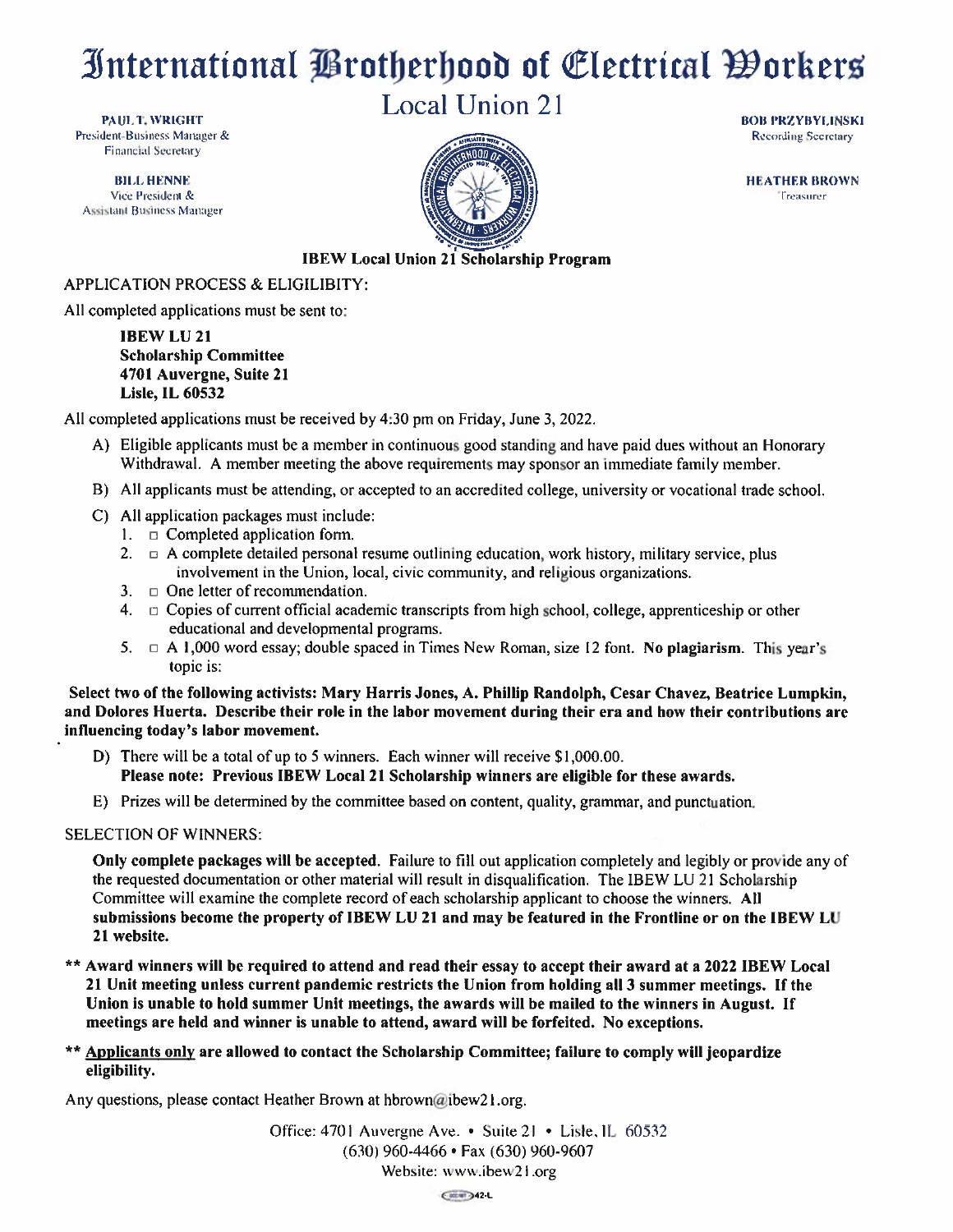#### FREE ACT OF THE IBEW LU 21:

The creation of this scholarship program is a free act of the IBEW LU 21. In addition, IBEW LU 21 retains the right to alter, suspend, cancel, or halt the IBEW Scholarship Program at any time and without giving any reason.

| <b>APPLICATION FORM:</b>                                                                                                                                            |
|---------------------------------------------------------------------------------------------------------------------------------------------------------------------|
|                                                                                                                                                                     |
|                                                                                                                                                                     |
|                                                                                                                                                                     |
|                                                                                                                                                                     |
|                                                                                                                                                                     |
| Member's IBEW Card Number:                                                                                                                                          |
| If you are not an IBEW LU 21 member, the full name of the IBEW LU 21 member sponsoring you<br>and your relationship to them:                                        |
|                                                                                                                                                                     |
|                                                                                                                                                                     |
| College or university you will attend:<br><u>College or university you will attend:</u>                                                                             |
|                                                                                                                                                                     |
| My signature below is evident that I understand and agree to all rules governing the IBEW Local<br>Union 21 Scholarship Program as listed on the eligibility sheet. |

| Signature: |
|------------|
|------------|